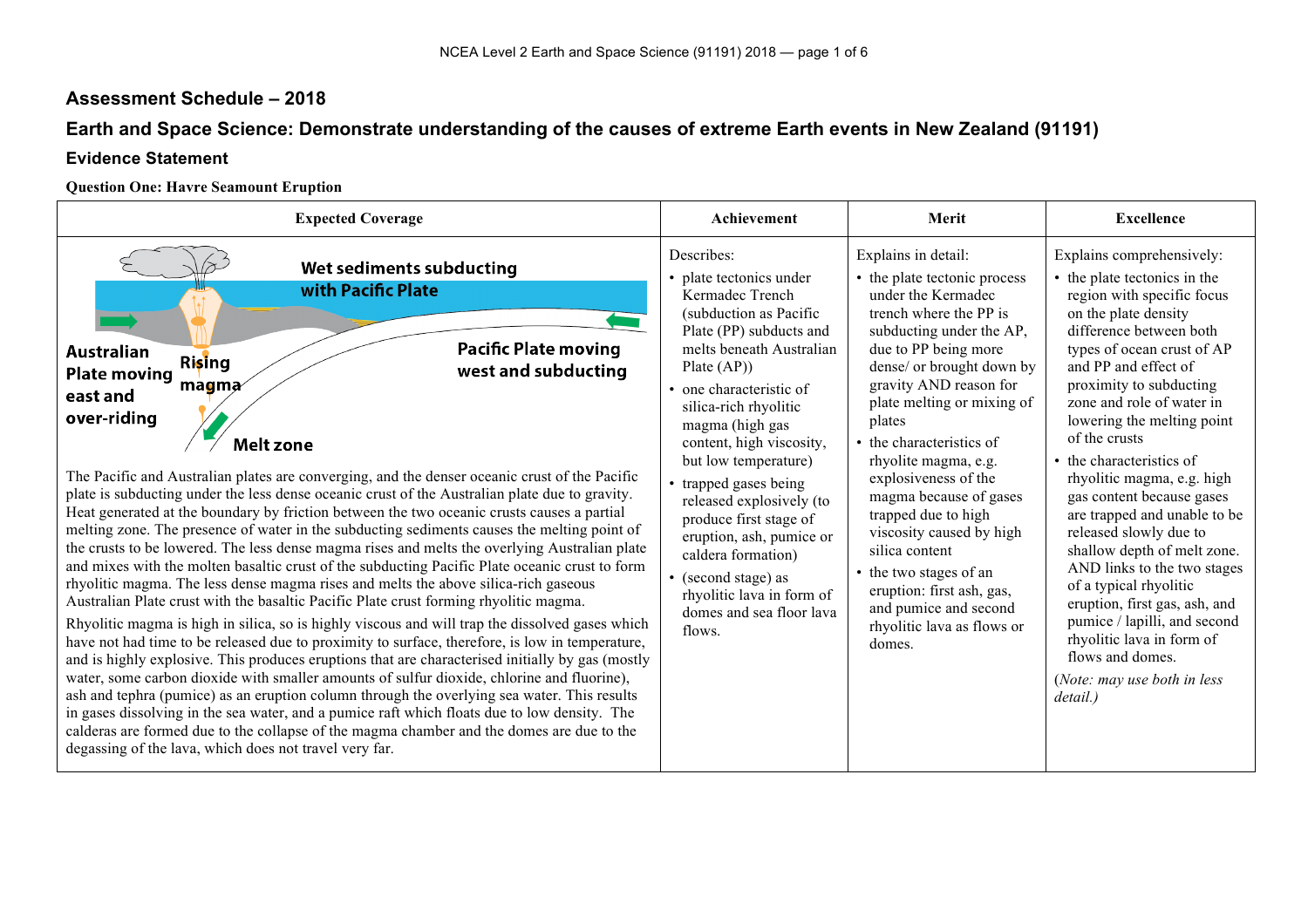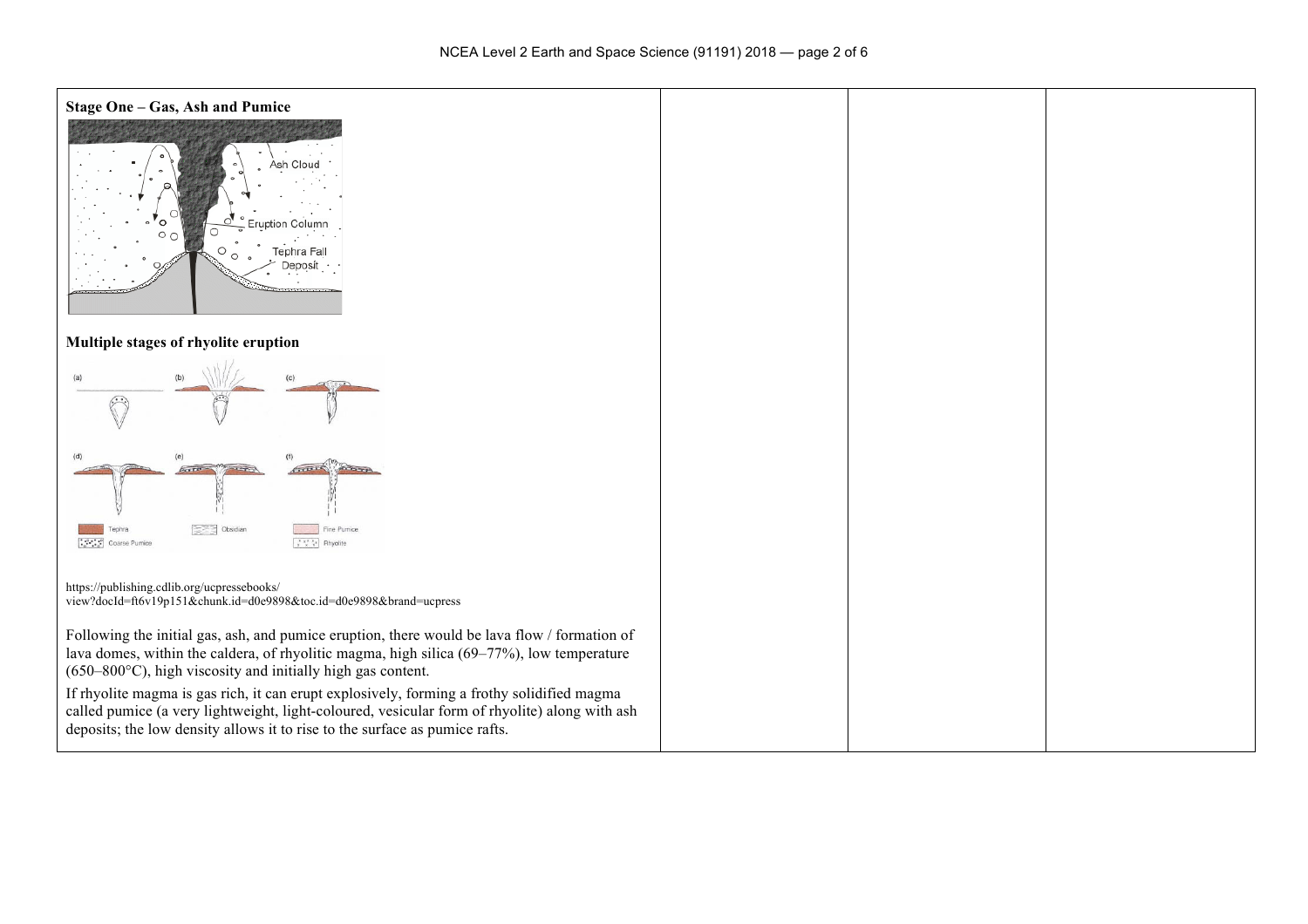| <b>Not Achieved</b>                   |                                   | Achievement           |                         | <b>Achievement with Merit</b> |                     | <b>Achievement with Excellence</b> |                                                                           |                                            |
|---------------------------------------|-----------------------------------|-----------------------|-------------------------|-------------------------------|---------------------|------------------------------------|---------------------------------------------------------------------------|--------------------------------------------|
| NØ                                    | N <sub>1</sub>                    | N <sub>2</sub>        | A <sub>3</sub>          | A4                            | M <sub>5</sub>      | M6                                 | E.                                                                        | E8                                         |
| No response: no<br>relevant evidence. | Partially describes one<br>point. | Describes two points. | Describes three points. | Describes four points.        | Explains ONE point. | Explains TWO points.               | Explains<br>comprehensively one<br>point, or two with<br>minor omissions. | Explains<br>comprehensively two<br>points. |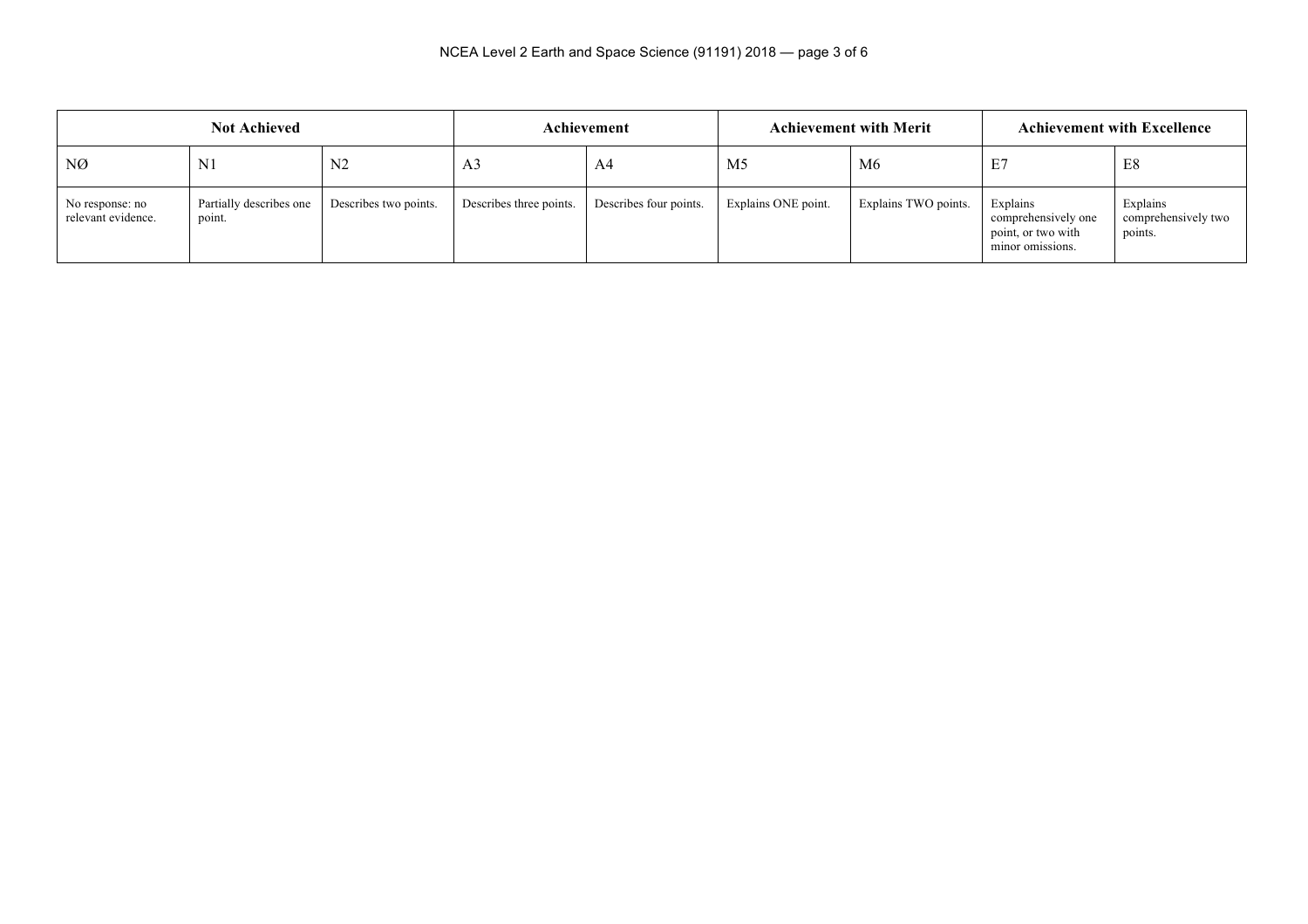#### **Question TWO: Dusky Sound Earthquake**

| <b>Expected Coverage</b>                                                                                                                                                                                                                                                                                                                                                                                                                                                                                                                                                                                                                                                                                                                                                                                                                                                                                                                                                                                                                                     | Achievement                                                                                                                                                                                                                                                                                              | Merit                                                                                                                                                                                                                                                                                                                                                                                                                                      | <b>Excellence</b>                                                                                                                                                                                                                                                                                                                                                                                                                                                                                                      |
|--------------------------------------------------------------------------------------------------------------------------------------------------------------------------------------------------------------------------------------------------------------------------------------------------------------------------------------------------------------------------------------------------------------------------------------------------------------------------------------------------------------------------------------------------------------------------------------------------------------------------------------------------------------------------------------------------------------------------------------------------------------------------------------------------------------------------------------------------------------------------------------------------------------------------------------------------------------------------------------------------------------------------------------------------------------|----------------------------------------------------------------------------------------------------------------------------------------------------------------------------------------------------------------------------------------------------------------------------------------------------------|--------------------------------------------------------------------------------------------------------------------------------------------------------------------------------------------------------------------------------------------------------------------------------------------------------------------------------------------------------------------------------------------------------------------------------------------|------------------------------------------------------------------------------------------------------------------------------------------------------------------------------------------------------------------------------------------------------------------------------------------------------------------------------------------------------------------------------------------------------------------------------------------------------------------------------------------------------------------------|
| The Pacific and Australian Plates with the same densities are converging and locked together<br>(under the Dusky Sound area of Fiordland) at a transition zone between the subduction zone<br>of the Puysegur Trench, where the oceanic Australian Plate is subducting under the<br>continental Pacific crust and the transform boundary along the Alpine Fault where the<br>Australian Plate crust is moving northwards, and the Pacific Plate is moving to the south. The<br>two plates are under considerable stress, and there are several reverse and transform faults<br>throughout the region, including the best known, the Alpine Fault.<br>Australian Plate<br><b>Pacific Plate</b><br>Strain / Stress energy builds up over a period of time and eventually the rock cannot<br>withstand any more strain, causing a break along a reverse or transform fault line. The energy<br>is released as the plates move, releasing a huge amount of energy in an earthquake.<br>Earthquakes in this area would be shallow, as no subduction is occurring. | Describes:<br>• plate tectonics along<br>Puysegur Trench, AP<br>under PP<br>• plate tectonics along<br>Alpine Fault, AP and PP<br>sliding past each other<br>• earthquake as a built-up<br>overtime of elastic<br>potential energy.<br>• earthquake as release of<br>built-up strain / stress<br>energy. | Explains:<br>• the transition zone as AP<br>no longer subducting and<br>now pushed upwards by<br>convergence with PP<br><b>OR</b><br>the transition zone is at<br>Dusky Sound, as both<br>plates are now locked and<br>would slide past each<br>other when stress released<br>• earthquake as release of<br>strain energy built up over<br>$time - long build-up$<br>between events allows<br>substantial energy to be<br>stored in rocks. | Explains comprehensively:<br>• earthquake as release of<br>strain energy built up over<br>time - long build-up<br>between events allows<br>substantial energy to be<br>stored in rocks before<br>release, and this further<br>complicated by twisting<br>movement at plate boundary<br>• complexity of convergence<br>zone, where the plate<br>tectonics in the region<br>change from the subduction<br>zone of the Puysegur<br>Trench, the transition zone<br>and the transform boundary<br>of the Alpine Fault zone. |

| <b>Not Achieved</b>                   |                                   | Achievement           |                         | <b>Achievement with Merit</b> |                     | <b>Achievement with Excellence</b> |                                                                   |                                           |
|---------------------------------------|-----------------------------------|-----------------------|-------------------------|-------------------------------|---------------------|------------------------------------|-------------------------------------------------------------------|-------------------------------------------|
| NØ                                    | N1                                | N <sub>2</sub>        | A <sub>3</sub>          | A4                            | M5                  | M <sub>6</sub>                     | E.                                                                | E8                                        |
| No response: no<br>relevant evidence. | Partially describes one<br>point. | Describes two points. | Describes three points. | Describes four points.        | Explains ONE point. | Explains TWO points.               | Explains<br>comprehensively one<br>point with minor<br>omissions. | Explains<br>comprehensively ONE<br>point. |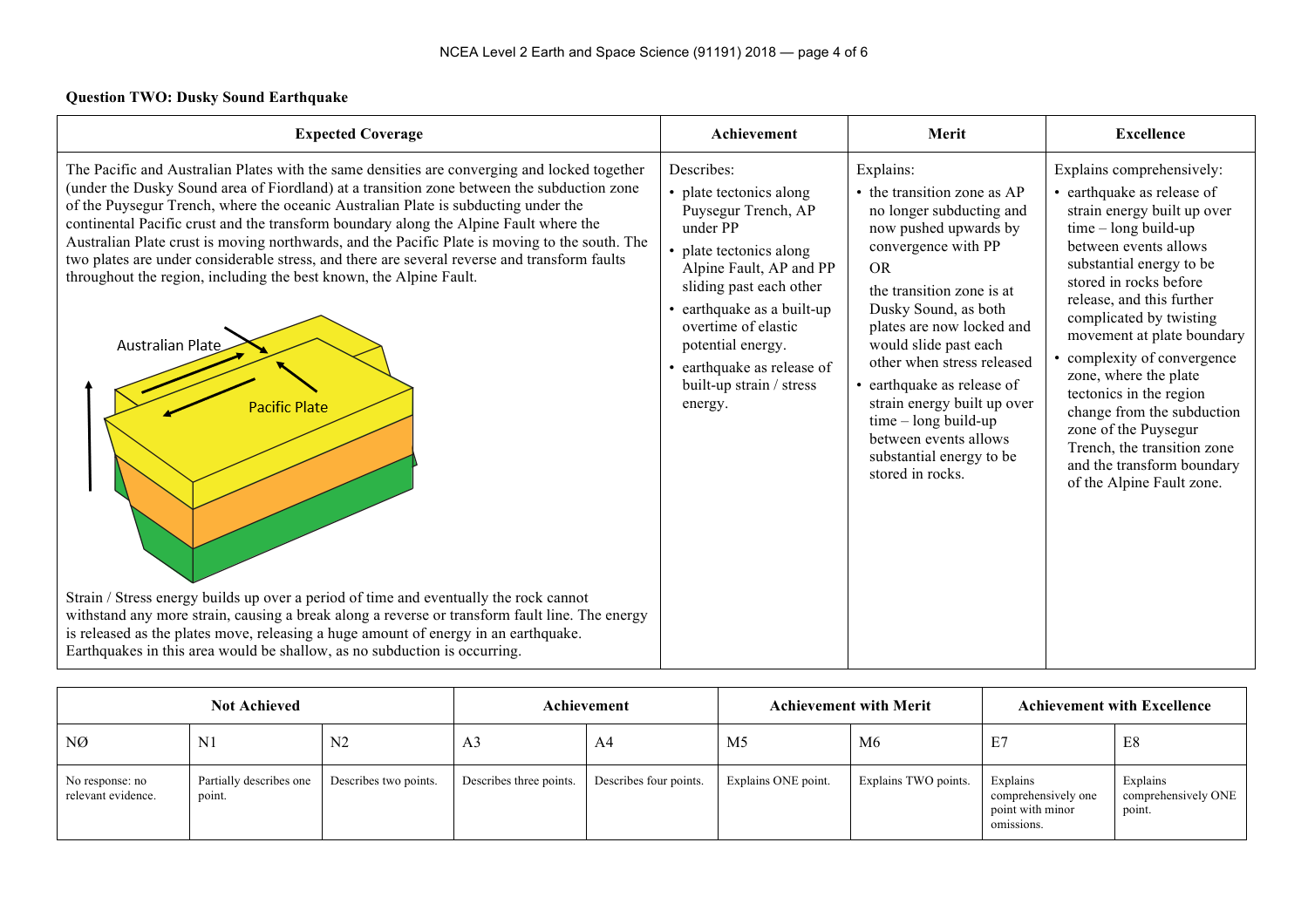#### **Question Three: Doubtful Sound, Fiordland – Landslides and Tsunamis**